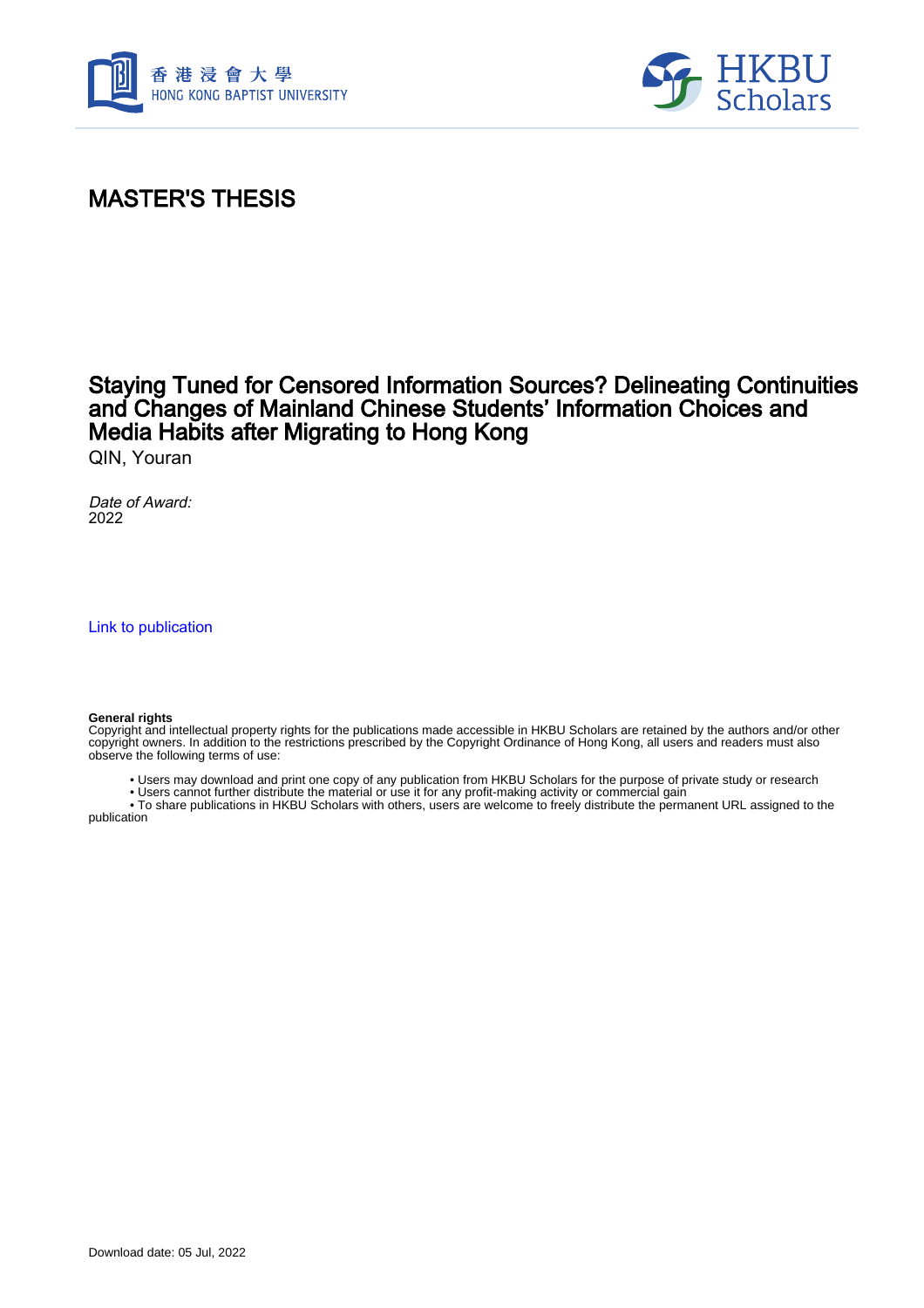## **Abstract**

Set out to understand the continuous use of censored mainland Chinese information sources among mainland Chinese students (MCSs) who have migrated out of the GFW, my thesis provides a systematic overview of both psychological approaches to individuals' media choices and structural analyses of the mainland Chinese information ecology's constraints on people's information practices. Drawing on Bourdieu's concepts of habitus and field, I seek to integrate individual agency and structural factors to explain MCSs' media consumption.

Based on the media diaries and interview data from 17 MCSs in Hong Kong, I have first provided a nuanced picture of MCSs' social media and news media habits. Most MCSs are heavily consuming mainland Chinese social media, especially WeChat, while some MCSs, especially those holding liberal political attitudes, engage with Hong Kong local news media as well. Then, I have disentangled the roles played by contextual cues (the algorithm recommendation in particular), social networks, information ecosystems, as well as cultural and political identities in shaping MCSs' media habits.

Based on the above-mentioned literature review and empirical analyses, I have proposed a generalized research program on immigrants' media habits connecting intrapersonal deliberation, micro-level contextual cues, meso-level social networks, and the macro-level information structure and social culture in general. The proposed framework pays attention to both unconscious and conscious behaviors, both subjective motivations and objective opportunity structures, as well as both agency and socio-cultural conditions. Empirically, my observations and analyses have illustrated the difficulties faced by MCSs in designing a media diet that balances the quality and cost of their information consumption.